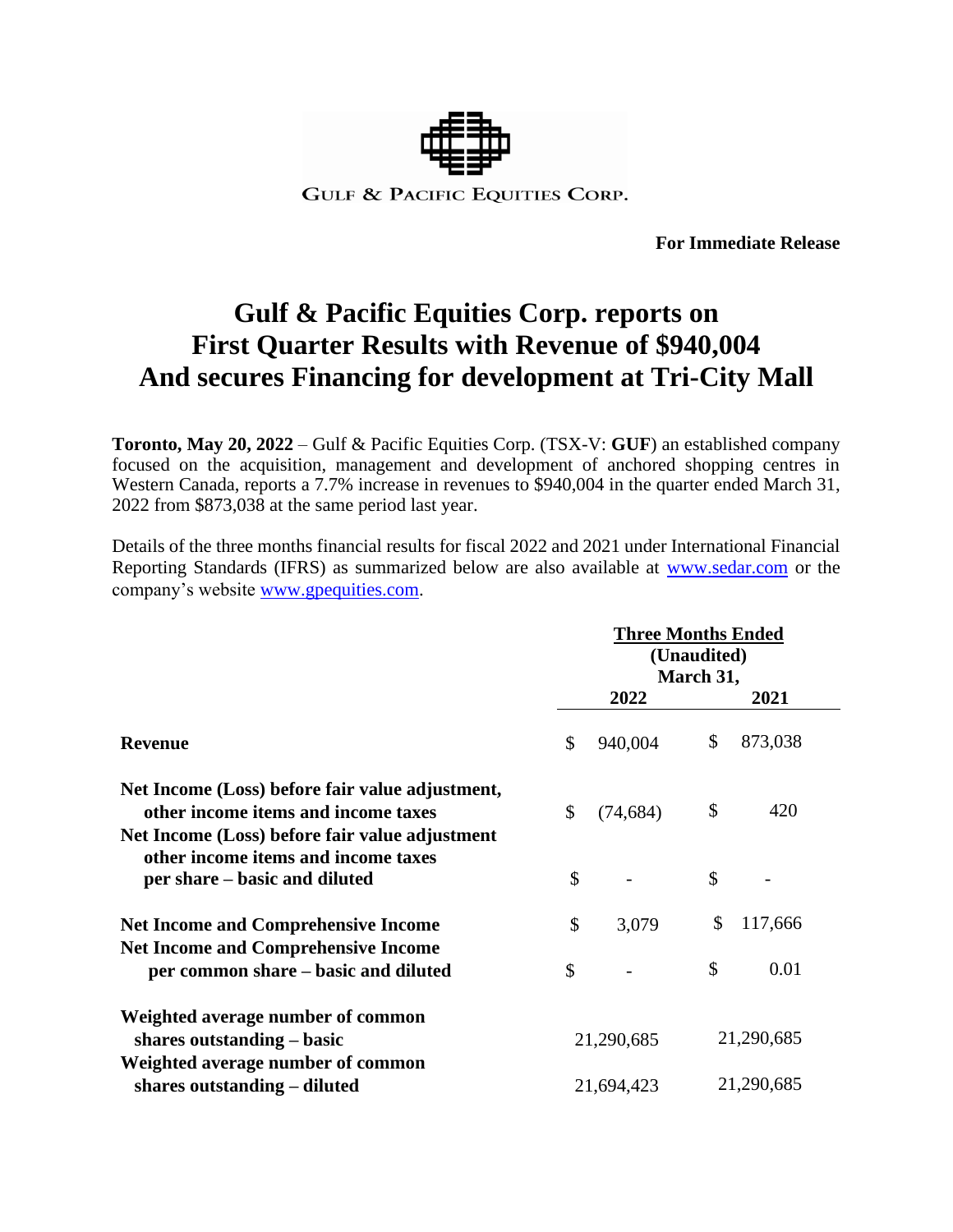In addition, the Company is pleased to announce that from the end of the first quarter to the start of the second quarter, the Company completed the requirements to secure a \$3 million financing at a rate of prime plus 1% from Canadian Western Bank for the construction of a new 7,491 sq. ft. pad site at Tri-City Mall. A \$100,000 line of credit was also secured with the same rates. Construction work has started, and details of the new tenants will be announced once finalized.

## **About Gulf & Pacific Equities Corp.**

Gulf & Pacific Equities Corp. was incorporated under the laws of the Province of Alberta on April 8, 1998, and thereafter completed a public offering of common shares by prospectus dated June 26, 1998 (TSX-V: **GUF**).

The Company acquires, manages and develops anchored shopping malls in rural centres in Western Canada, in particular Alberta. Gulf & Pacific targets smaller, but rapidly growing hub communities that have hospitals, high schools, police stations, and retail/service infrastructures. Management has consistently reinvested cash flow to improve and grow its portfolio of income properties.

Gulf & Pacific Equities Corp. currently owns three, well-located retail assets located in Three Hills, St. Paul, and Cold Lake Alberta.

### **For further information, please contact**:

Mr. Anthony Cohen President and Chief Executive Officer Gulf & Pacific Equities Corp. 1240 Bay Street, Suite 800 Toronto, Ontario M5R 2A7

Telephone: 416-968-3337 Telecopy: 416-968-3339 E-mail: info@gpequities.com [www.gpequities.com](http://www.gpequities.com/)

*Neither the TSX Venture Exchange nor its Regulation Services Provider (as that term is defined in the policies of the TSX Venture Exchange) accepts responsibility for the adequacy or accuracy of this release.*

## **NOT FOR DISTRIBUTION TO U.S. WIRE SERVICES OR FOR DISTRIBUTION INTO THE UNITED STATES**

#### *Cautionary Statements*

*This news release contains "forward-looking statements", within the meaning of the United States Private Securities Litigation Reform Act of 1995 and similar Canadian legislation, concerning the business, operations and financial performance and condition of Gulf & Pacific Equities. Forward-looking statements include, but are not limited to, statements with respect to the benefits of the offering and option transaction. Generally,*